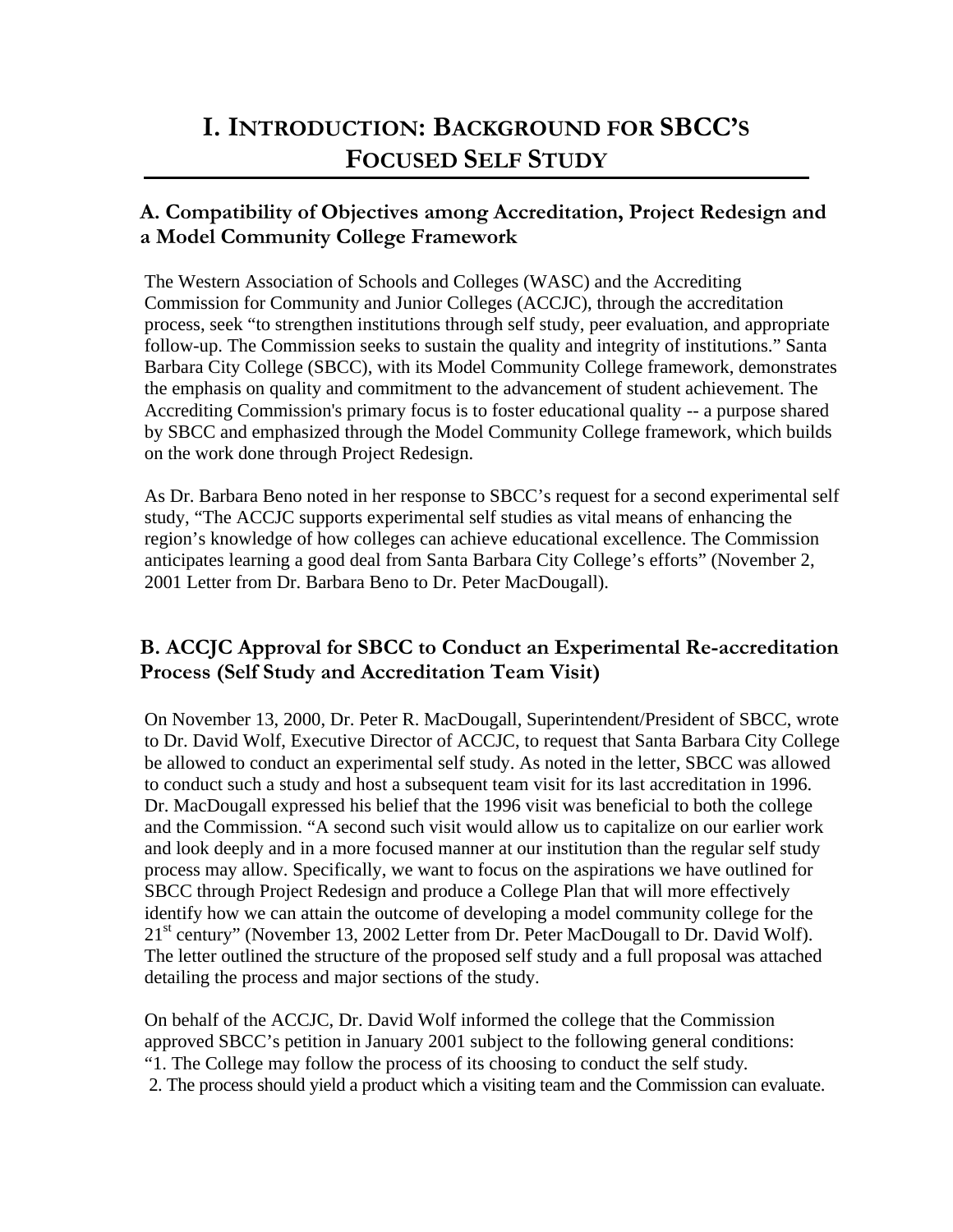3. The product should present evidence that the Standards for Accreditation are met or exceeded" (January 19, 2001 Letter from Dr. David Wolf to Dr. Peter MacDougall).

Throughout the development of the self study, the college maintained close contact with the ACCJC, providing regular updates on the progress made and actions taken related to the self study. In a letter dated April 30, 2001, Dr. David Wolf indicated that "from the Commission's standpoint, an experiment that generates a self study with a clear separation of 1) quality assurance information and 2) institutional improvement information will be very helpful" (April 30, 2001 letter from Dr. David Wolf to Dr. MacDougall). Dr. MacDougall reiterated the approach to the experimental self study to Dr. Barbara Beno, who replaced Dr. David Wolf as Executive Director of ACCJC (letters from Dr. MacDougall to Dr. Beno dated September 11, 2001 and October 3, 2001, respectively). In all efforts associated with the self study, the college has tried to maintain effective communication, both within the institution and with the Commission staff.

### **C. Areas of Departure from the Traditional Accreditation Process**

There are two areas of departure from the traditional accreditation process. The first divergence from the usual practice involves the writing approach within the ten accreditation standards. The college has elaborated on each standard focusing on describing the current status within each area. The college has not included sections on appraisal and planning that are typically found in traditional self studies. Nevertheless, the college has followed a focused and thorough process to verify that each of the accreditation standards is being met.

Standard leaders have worked diligently, first with their respective advisory groups, and then with campus-wide consultation, to ensure that the depth of the college's treatment of the standards is comprehensive and reflective of SBCC's compliance with Dr. Wolf's letter authorizing the experimental self study.

The second divergence involves the inclusion of sections on a Model Community College and Assessment of Institutional Effectiveness, which represent the experimental portion of the self study. The self study has been designed to incorporate tradition and innovation in a readable format, the development of which will be described in the next section. In addition, the 2002-2005 College Plan (sent in conjunction with this self study) is a product of the self study process.

## **D. Means for Ensuring that the Ten Standards for Accreditation Are Met or Exceeded**

Upon confirmation of the authorization granted to SBCC to conduct an experimental self study, the college's first task was to develop a framework for the document that would clearly and substantively address all accreditation evaluation criteria to the satisfaction of readers internal and external to the college community. A major aim centered on the clarity necessary for members of the visiting team to understand the conceptual framework of a Model Community College, its relationship to Project Redesign (described in the next section) and its role in developing and shaping the 2002-2005 College Plan. These included